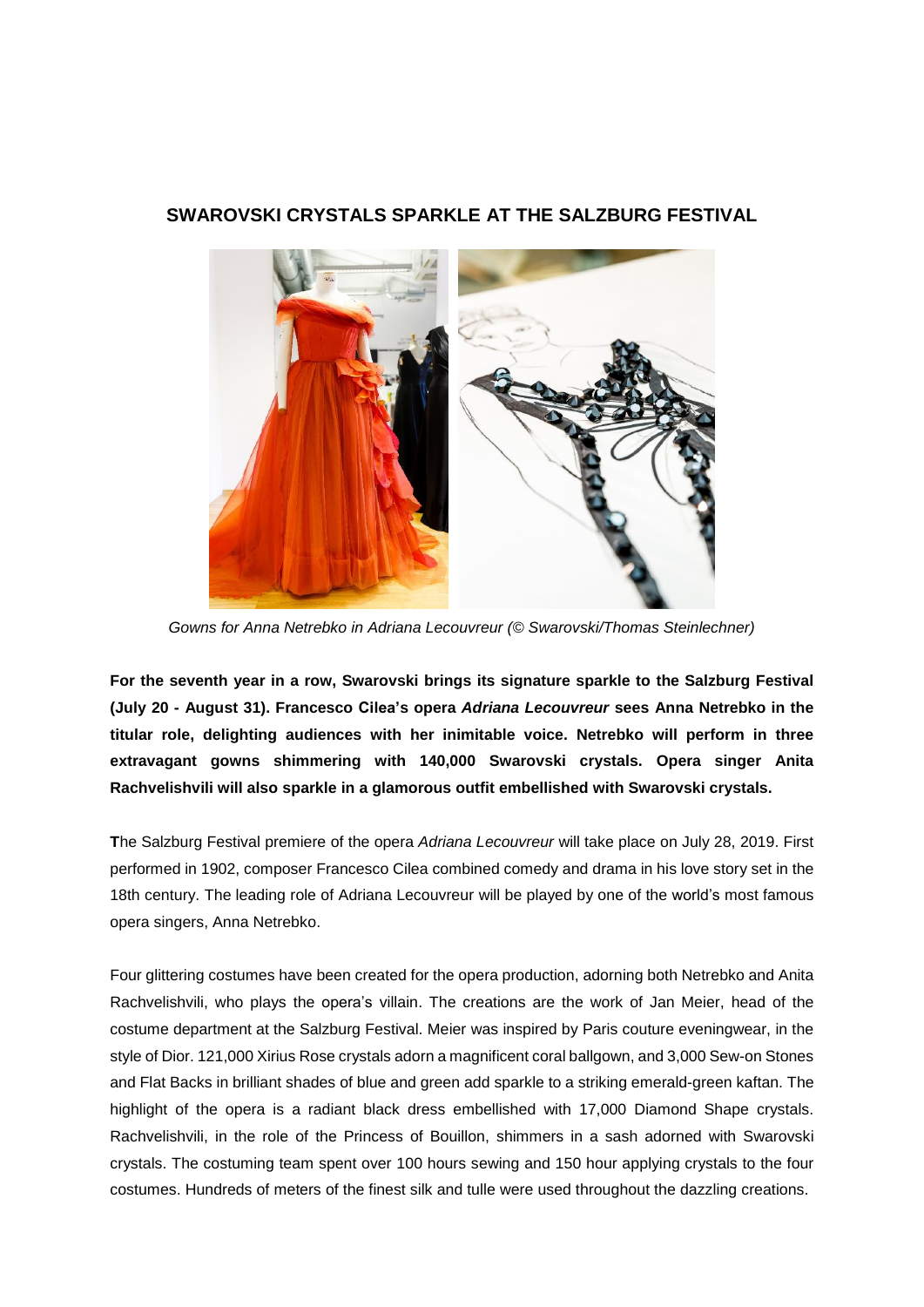Renowned costume designer Jan Meier commented: "Each dress is a highlight in itself in terms of the combination of materials and the application of various types of crystals. It is thanks to the crystals from Swarovski that this uniqueness really comes to the fore. To have the chance to design the dresses for Anna Netrebko and Anita Rachvelishvili was an extraordinary honor for me."

Nadja Swarovski, Member of the Swarovski Executive Board, commented: "We are very proud to be able to turn the Salzburg Festival into a sparkling experience for a seventh year. The radiance of the crystals and the extravagant costumes form a magical pairing on stage."

Helga Rabl-Stadler, President of the Salzburg Festival, commented: "Both the Salzburg Festival and Swarovski enjoy a global reputation; the combination of high quality, unmistakable creativity, and Austrian tradition at the heart of both brands is what unites them. I am therefore immensely happy with this wonderful collaboration once again this year."

Alongside *Adriana Lecouvreur*, Swarovski will light up six further opera productions at the Salzburg Festival 2019. Audiences can expect sparkling moments in *Orphée aux enfers*, *Alcina*, *Idomeneo*, *Medea*, *Jedermann*, and the opera for children *Der Gesang der Zauberinsel*.

Every summer, hundreds of thousands of visitors flock from all over the world to the Salzburg Festival to be captivated by the stunning performances. Since the company was founded by Daniel Swarovski almost 125 years ago, supporting culture, art, and creativity has been firmly embedded in Swarovski's DNA.

Through its partnership with the Salzburg Festival, Swarovski continues this celebratory and important tradition and is proud to have the opportunity to provide creative input at this prominent international festival of culture once more in 2019. Swarovski crystals transform costumes into unique works of art and embody poetry, passion, love, and drama in all their nuances. Through the exchange of knowledge, innovation, and inspiration, Swarovski supports the imagination and wealth of ideas of the designers and artists, thereby setting new standards.